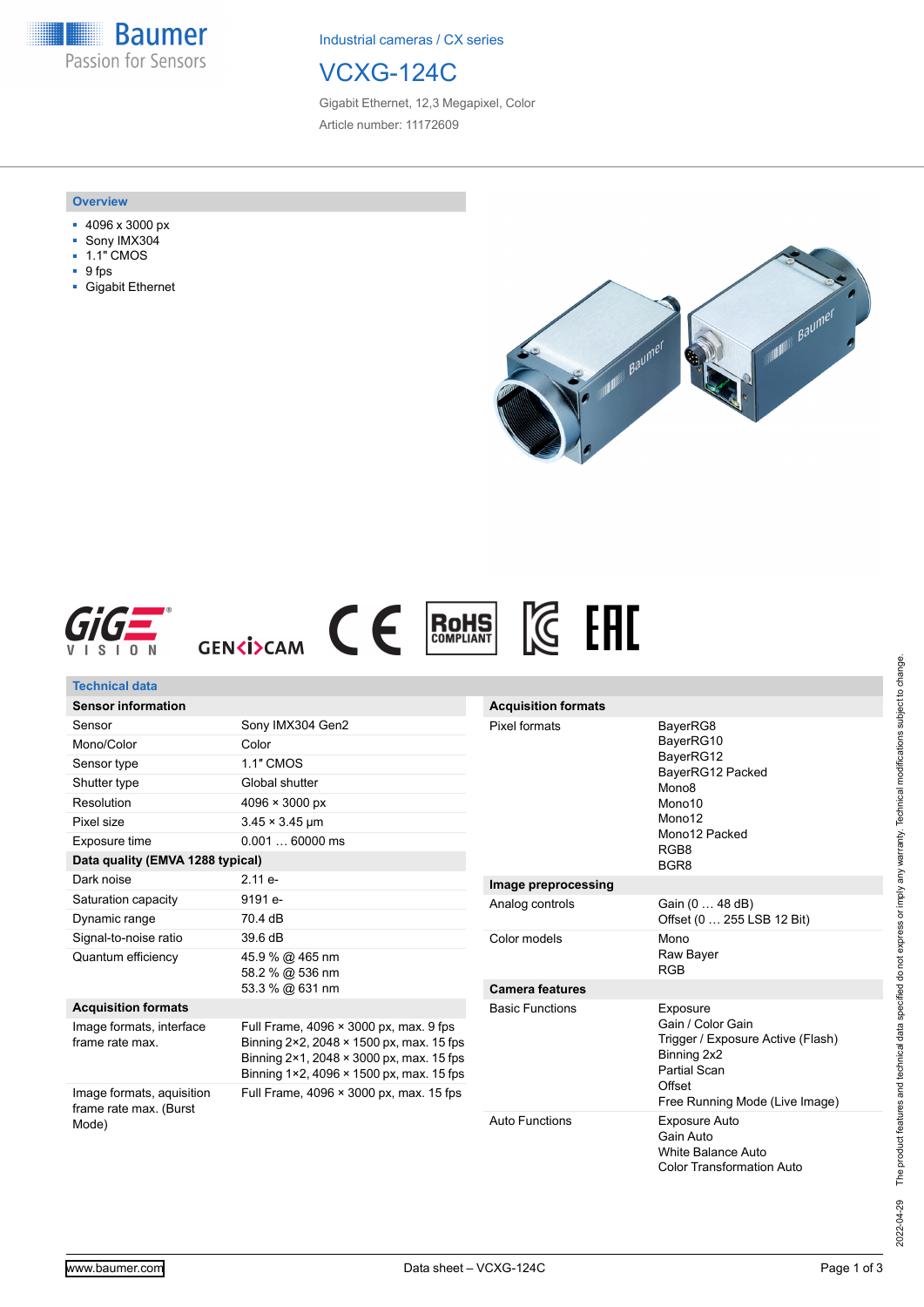

Industrial cameras / CX series

## VCXG-124C

Gigabit Ethernet, 12,3 Megapixel, Color Article number: 11172609

| <b>Technical data</b>       |                                                                                                                                                                                                                                                              |                                  |                                                                                 |
|-----------------------------|--------------------------------------------------------------------------------------------------------------------------------------------------------------------------------------------------------------------------------------------------------------|----------------------------------|---------------------------------------------------------------------------------|
| <b>Camera features</b>      |                                                                                                                                                                                                                                                              | <b>Interfaces and connectors</b> |                                                                                 |
| Image Pre-processing        | Image Flipping (X/Y)<br>Color Processing (RGB, BGR, Mono)<br>Color Enhancement (with optimized<br>ColorTransformationMatrix)                                                                                                                                 | Process interface                | M8 / 8 pins (SACC-DSI-M8MS-8CON-<br>M8-L180)                                    |
|                             |                                                                                                                                                                                                                                                              | Power supply                     | via M8 / 8 pins or Power over Ethernet<br>(PoE)                                 |
| Acquisition / Interface     | LUT / Gamma<br><b>Burst Mode</b><br>Adjustable Framerate<br>Short Exposure Time Enable<br>Device Link Throughput Limit<br>Internal Image Buffer                                                                                                              | <b>Mechanical data</b>           |                                                                                 |
|                             |                                                                                                                                                                                                                                                              | Lens mount                       | C-mount                                                                         |
|                             |                                                                                                                                                                                                                                                              | Width                            | 29 mm                                                                           |
|                             |                                                                                                                                                                                                                                                              | Height                           | 29 mm                                                                           |
|                             |                                                                                                                                                                                                                                                              | Depth                            | 49 mm                                                                           |
| Synchronization             | free running                                                                                                                                                                                                                                                 | Weight                           | $\leq 120$ g                                                                    |
| Trigger sources             | trigger<br>Hardware<br>Software<br>ActionCommand                                                                                                                                                                                                             | Material                         | zinc die casting, baked varnish (until 02-<br>2020 nickel-chrome-plated), IP 40 |
|                             |                                                                                                                                                                                                                                                              | <b>Electrical data</b>           |                                                                                 |
| Trigger delay               | 0  2 sec, tracking and buffering of up to<br>256 trigger signals                                                                                                                                                                                             | Voltage supply range +Vs         | 12  24 V DC (external power supply)<br>36  57 V DC (Power over Ethernet)        |
| Process Synchronization     | Events<br>Timer<br><b>Trigger Delay</b><br>Debouncer<br>Counter<br>Sequencer<br>Trigger via Action CMD (GigE)<br>Additional Output Modes (e.g. Trigger<br>Ready)<br>Chunk data inside transferred image<br>Encoder support via Counter End trigger<br>source | Power consumption                | approx. 2,8 W @ 12 VDC and 9 fps<br>approx. 3,7 W @ 48 VDC (PoE) and 9 fps      |
|                             |                                                                                                                                                                                                                                                              | Non-volatile memory              |                                                                                 |
|                             |                                                                                                                                                                                                                                                              | Flash memory size                | 128 kB                                                                          |
|                             |                                                                                                                                                                                                                                                              | <b>Environmental conditions</b>  |                                                                                 |
|                             |                                                                                                                                                                                                                                                              | Operating temperature            | $0+65$ $^{\circ}$ $\textcircled{1}$ T = measurement point                       |
|                             |                                                                                                                                                                                                                                                              | Humidity                         | 10  90 % (non-condensing)                                                       |
|                             |                                                                                                                                                                                                                                                              | Protection class                 | IP 40                                                                           |
|                             |                                                                                                                                                                                                                                                              | Digital I/Os                     |                                                                                 |
|                             |                                                                                                                                                                                                                                                              | Lines                            | 1 input line                                                                    |
| <b>Additional Functions</b> | User Set                                                                                                                                                                                                                                                     |                                  | 1 output line                                                                   |
|                             | Integrated temperature sensor<br>Readable additional information (e.g.<br>sensor information)                                                                                                                                                                | Conformity                       | 2 general purpose lines                                                         |
|                             |                                                                                                                                                                                                                                                              | Conformity                       | $\mathsf{CE}$                                                                   |
|                             |                                                                                                                                                                                                                                                              |                                  | <b>RoHS</b>                                                                     |
|                             | Save Custom Data<br>36 MB                                                                                                                                                                                                                                    |                                  | KC (MISP-REI-BkR-VCXG-124M)                                                     |
| Internal image buffer       | 1 image (Trigger Mode)<br>1 image (Free Running Mode)                                                                                                                                                                                                        |                                  | EAC<br>BIS-CRS (R-41207004)                                                     |
| Interfaces and connectors   |                                                                                                                                                                                                                                                              |                                  |                                                                                 |
| Data interface              | Gigabit Ethernet, Transfer rate 1000<br>Mbits/sec, Fast Ethernet, Transfer Rate<br>100 Mbits/sec, Connector: 8P8C Modular<br>Jack (RJ45), screwable type                                                                                                     |                                  |                                                                                 |